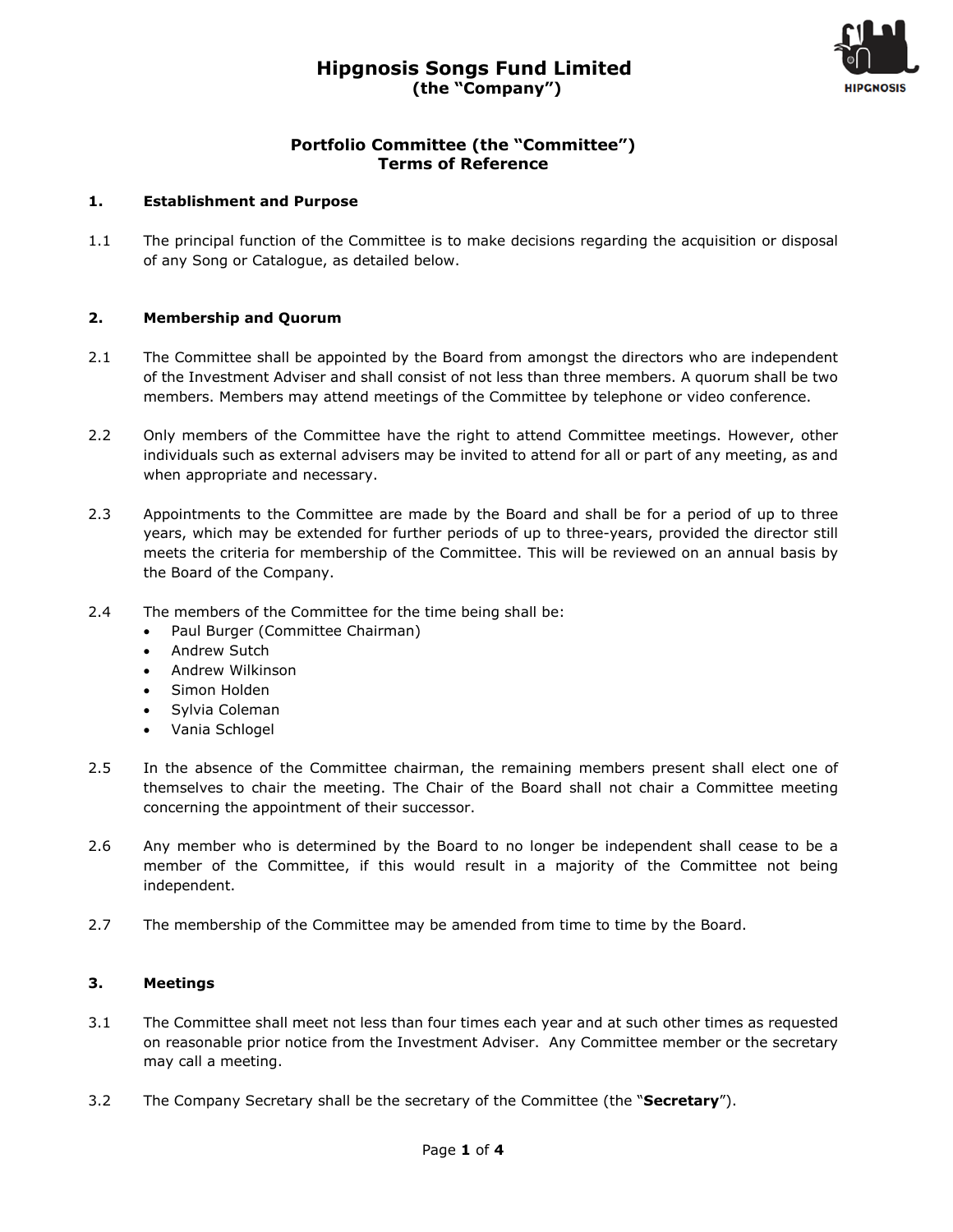# **Hipgnosis Songs Fund Limited (the "Company")**



3.3 Unless otherwise agreed, notice of each meeting confirming the venue, time and date, together with an agenda of items to be discussed, shall be forwarded to each member of the Committee, any other person required to attend and all other non-executive directors, at least five working days before the date of the meeting. Supporting papers shall be sent to Committee members and to other attendees as appropriate, at the same time.

### **4. Minutes of Meetings**

- 4.1 The Secretary shall minute the proceedings and resolutions of all Committee meetings, including the names of those present and in attendance. The Secretary shall ascertain, at the beginning of each meeting, the existence of any conflicts of interest and minute them accordingly.
- 4.2 Draft minutes of Committee meetings shall be circulated promptly to all members of the Committee. Once approved, minutes should be circulated to all other members of the Board unless it would be inappropriate to do so.

#### **5. Authority**

- 5.1 The Committee is authorised by the Board to investigate and review any matter within its terms of reference and to consider any matter the Committee deems relevant to the discharge of its duties.
- 5.2 The Committee may obtain, at the Company's expense, outside legal or other independent professional advice and to secure the attendance of outsiders with relevant experience and expertise if it considers this necessary.
- 5.3 To delegate any of its powers to one or more of its members or the Secretary.

#### **6. Duties**

- 6.1 The duties of the Committee shall be:
	- (a) to make the final decision regarding the acquisition of any Song or Catalogue;
	- (b) to determine, in collaboration with the Company's legal, tax or corporate finance advisers, the most appropriate means for acquiring Songs or Catalogues in the event that such Songs or Catalogues are not directly transferrable, but are available in the intermediated form (such as a special purpose company, or similar) including determining any adjustments to the price if necessary or appropriate;
	- (c) to make the final decision regarding the disposal of any Song or Catalogue;
	- (d) to determine, in collaboration with the Company's legal, tax or corporate finance advisers, the most appropriate means for disposal of songs or catalogues in the event that such songs or catalogues are not directly transferrable, but are available in the intermediated form (such as a special purpose company, or similar); and
	- (e) on a quarterly basis,, receive and consider investment performance reports prepared by the Investment Adviser.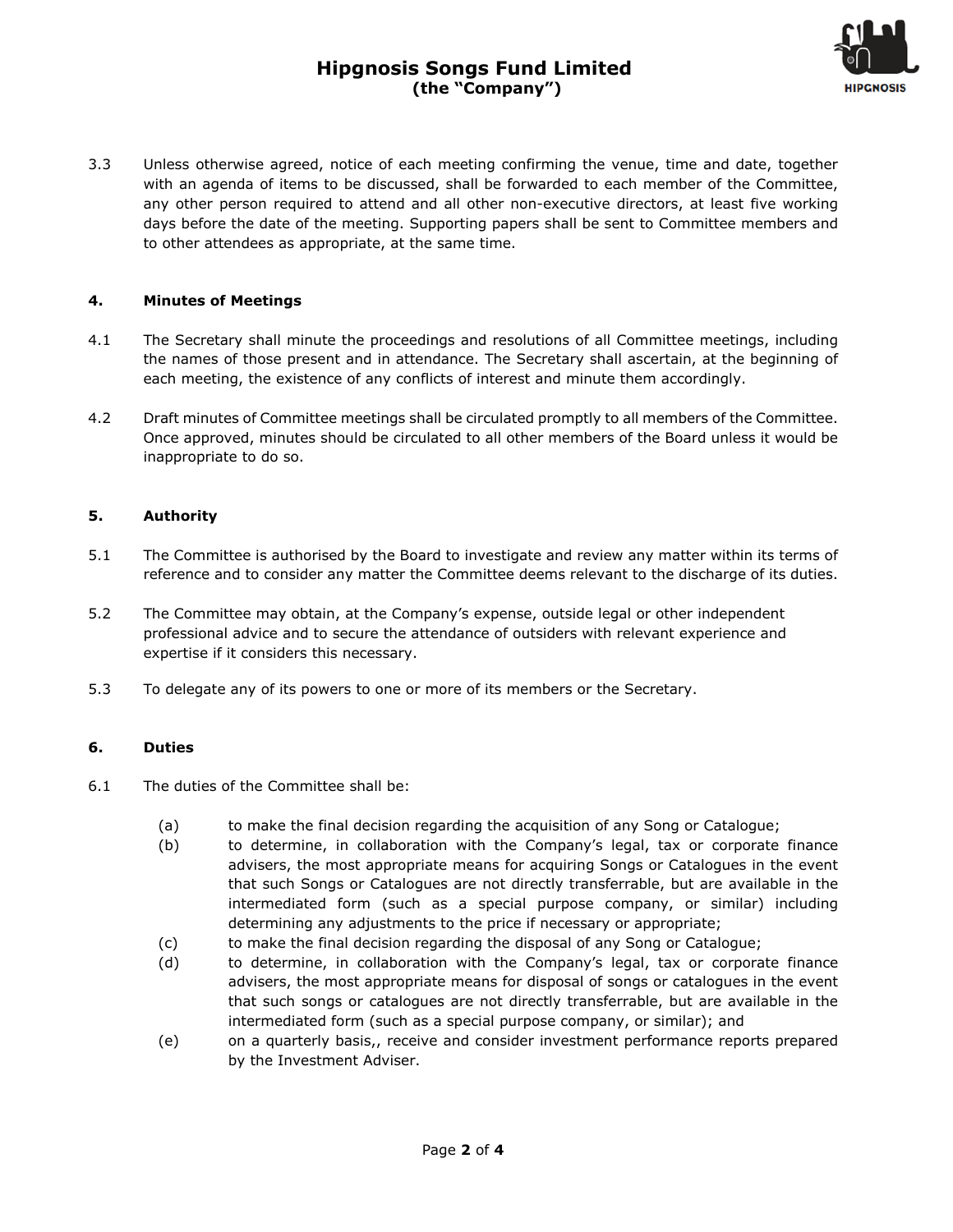

# **Acquisitions**

When considering an acquisition, the Committee shall:

- (a) assess investment proposals against the investment policy and restrictions;
- (b) review the recommendation presented by the Investment Adviser in relation to Song or Catalogue acquisition, which will contain the following:
	- i. a summary of the due diligence findings;
	- ii. the financial history of the Song or Catalogue;
	- iii. the Independent Valuer's report;
	- iv. the Investment Adviser's strategy for managing the Songs in the Catalogue and potential exploitation opportunities;
	- v. details of any structuring arrangements that the Investment Adviser considers necessary;
	- vi. details of any conflicts of interest of the Investment Adviser or its Advisory Board in relation to the acquisition;
	- vii. details on the financial consideration structure; and
	- viii. any other information that the Investment Adviser considers relevant to the Board in deciding to acquire the particular Song or Catalogue.

The Committee will have no more than 5 business days to review the pack when deciding to acquire a Song of Catalogue.

- (c) obtain any independent advice as may be required in relation to Song or Catalogue acquisitions; and
- (d) make any final decision regarding the acquisition of a Song or Catalogue.

#### **Disposals**

Whilst the Company does not intend to sell the Songs or Catalogues it acquires, the Committee shall consider, from time to time, disposal of one or multiple Songs where it considers such disposal to be in the best interests of the shareholders.

Where a disposal is proposed by the Investment Adviser, the Committee will receive a similar report to that prepared for acquisitions from the Investment Adviser. The disposal will then be reviewed, and if thought fit, approved by the Committee. No steps to dispose of a Song or Catalogue can be carried out prior to approval by the Committee.

6.2 Amendments may be made to the duties of the Committee by the Board from time to time.

## **7. Reporting Procedures**

- 7.1 The Committee Chair shall report to the Board on its proceedings after each meeting on all matters within its duties and responsibilities.
- 7.2 The Committee shall make whatever recommendations to the Board it deems appropriate on any area within its remit where action or improvement is needed.
- 7.3 A report on the Committee's processes and activities shall be disclosed in the Annual Report.